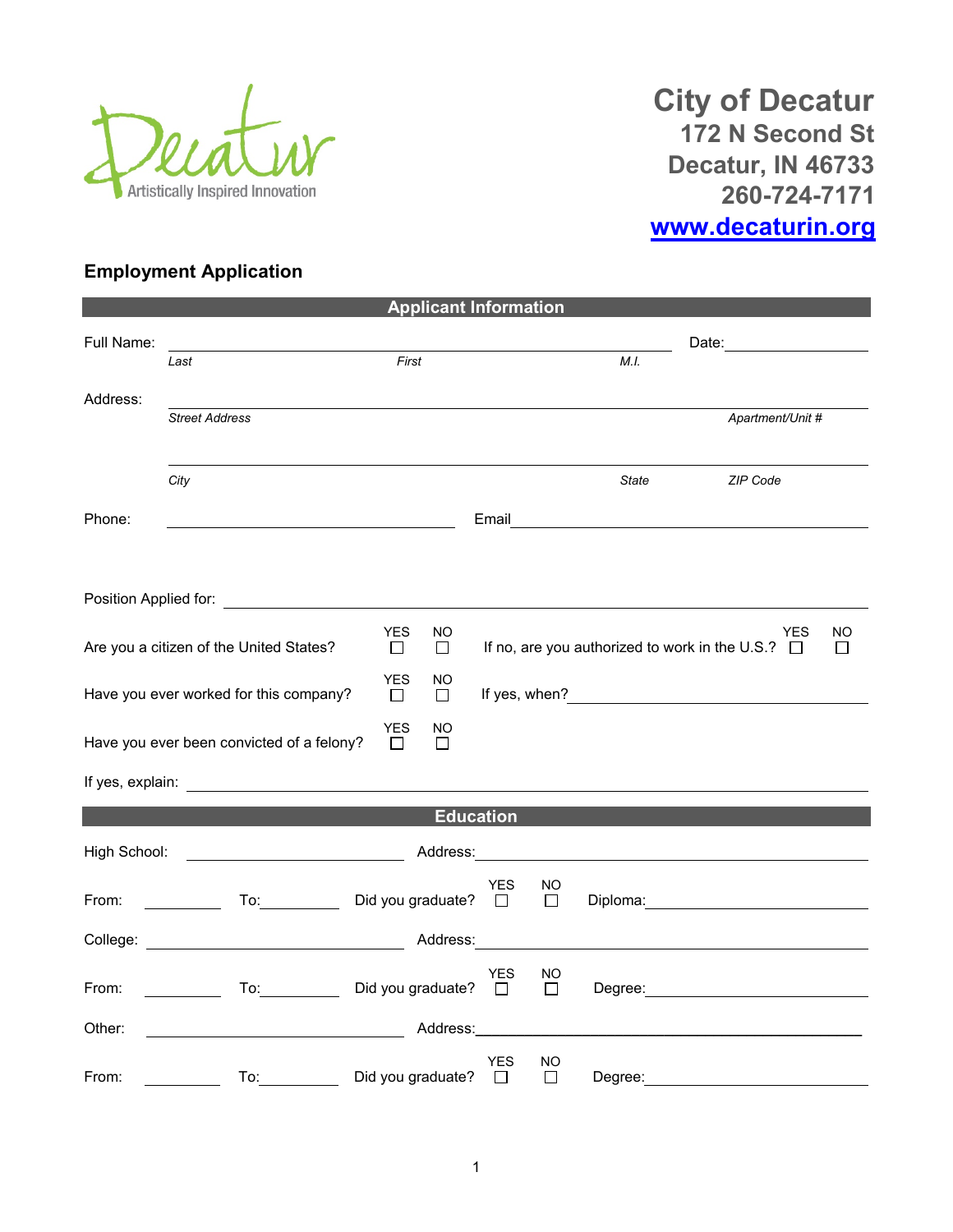## **Previous Employment Previous Employment**

| Company:<br>Address: |                                                                                                                                                                                                                                |                            |          |                                                                                                                  |
|----------------------|--------------------------------------------------------------------------------------------------------------------------------------------------------------------------------------------------------------------------------|----------------------------|----------|------------------------------------------------------------------------------------------------------------------|
| Job Title:           | Starting Salary:\$                                                                                                                                                                                                             | Ending Salary: \$          |          |                                                                                                                  |
|                      | Responsibilities: Letters and the second services of the services of the services of the services of the services of the services of the services of the services of the services of the services of the services of the servi |                            |          |                                                                                                                  |
| From:                |                                                                                                                                                                                                                                |                            |          | Reason for Leaving: Network of Contract of the Reason for Leaving:                                               |
|                      | May we contact your previous supervisor for a reference?                                                                                                                                                                       | <b>YES</b><br>$\Box$       | NO.<br>П |                                                                                                                  |
|                      |                                                                                                                                                                                                                                |                            |          |                                                                                                                  |
| Company:             | <u> 2000 - Jan James James James James James James James James James James James James James James James James J</u>                                                                                                           |                            |          |                                                                                                                  |
| Address:             | <u> 1989 - Johann Barn, fransk politik (d. 1989)</u>                                                                                                                                                                           |                            |          | Supervisor: Victor Control of Control Control Control Control Control Control Control Control Control Control Co |
| Job Title:           | Starting Salary: \$<br><u> 1980 - Johann Barbara, martin a</u>                                                                                                                                                                 | Ending Salary: \$          |          |                                                                                                                  |
|                      |                                                                                                                                                                                                                                |                            |          |                                                                                                                  |
| From:                | To: $\qquad \qquad \qquad$                                                                                                                                                                                                     |                            |          | Reason for Leaving: <u>_________________________</u>                                                             |
|                      | May we contact your previous supervisor for a reference?                                                                                                                                                                       | YES<br>$\Box$              | NO<br>П  |                                                                                                                  |
|                      |                                                                                                                                                                                                                                |                            |          |                                                                                                                  |
| Company:             | <u> 1989 - John Stone, amerikansk politiker (* 1989)</u>                                                                                                                                                                       |                            |          |                                                                                                                  |
| Address:             |                                                                                                                                                                                                                                |                            |          | Supervisor: 2000                                                                                                 |
| Job Title:           | Starting Salary:\$                                                                                                                                                                                                             |                            |          | Ending Salary: \$                                                                                                |
|                      |                                                                                                                                                                                                                                |                            |          |                                                                                                                  |
| From:                |                                                                                                                                                                                                                                |                            |          |                                                                                                                  |
|                      | May we contact your previous supervisor for a reference?                                                                                                                                                                       | <b>YES</b><br>$\mathbf{I}$ | NO.<br>П |                                                                                                                  |